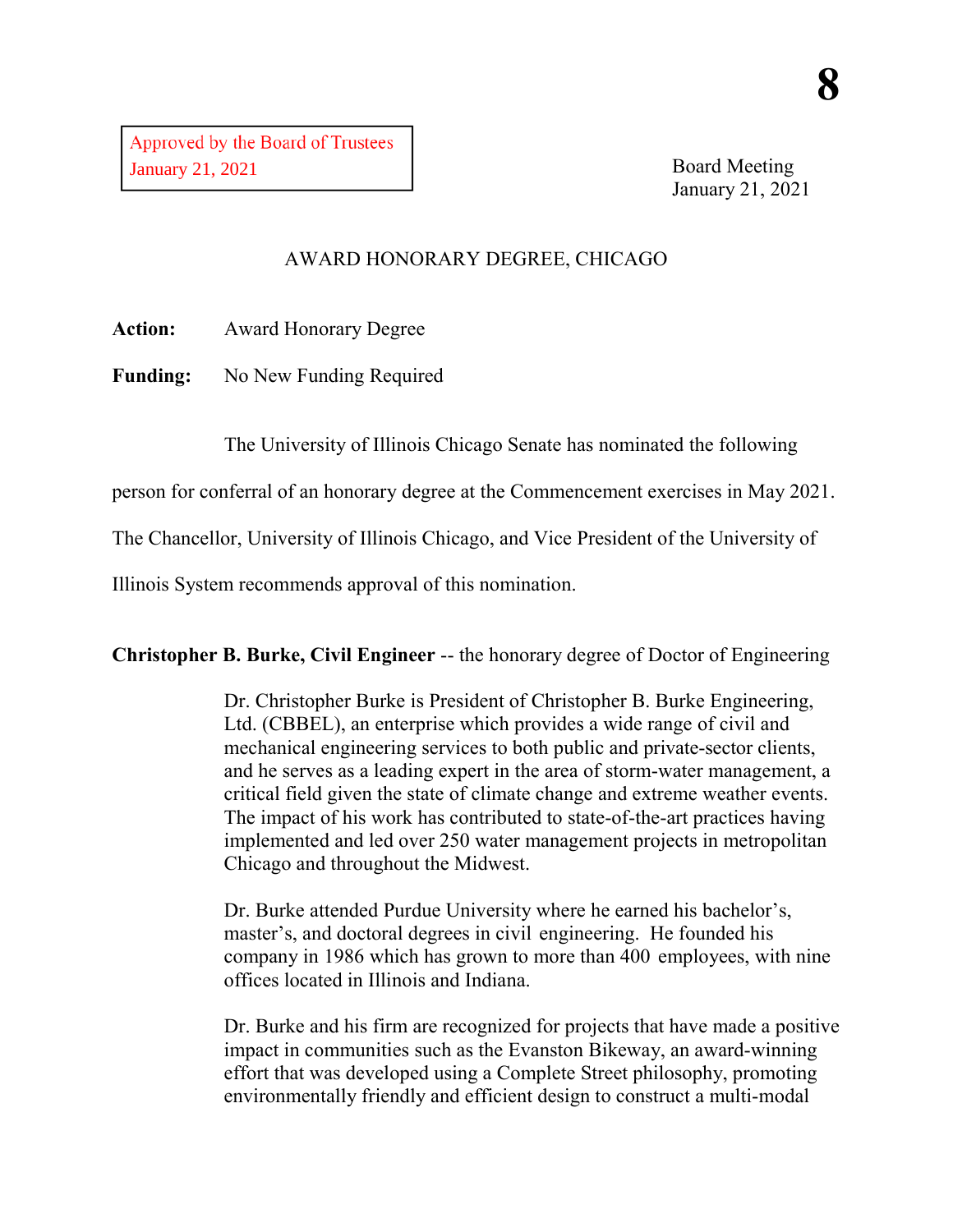corridor adjacent to Evanston's vibrant downtown and to Northwestern University's campus along Sheridan Road. The primary goal was to improve safety along the corridor for all users including pedestrians, cyclists, transit users, and drivers.

He has received Distinguished Member status from the American Society of Civil Engineers as well as the American Public Works Association Top Ten Leaders distinction. He has received the ASCE Edmund Friedman Award, The Illinois Association of Stormwater and Floodplain Managers Lifetime Achievement Award, and the Western Society of Engineers Charles Ellet Award.

In addition, he received the prestigious Ray K. Linsley award from the American Institute of Hydrology and an honorary doctorate from Purdue. Dr. Burke is the Past-President of the Illinois Section of the American Society of Civil Engineers, ACEC-Illinois, Western Society of Engineers and Illinois Association of Environmental Professionals. He has chaired the Chicagoland Engineers Week for the past seven years.

Dr. Burke has been a financially generous supporter of UIC and has hired nearly 100 of our students for internships and full-time jobs after graduation. He serves on both the UIC Civil and Materials Engineering Advisory Council and on the UIC College of Engineering Advisory Board. He has also taught approximately 40 civil engineering courses at the highest level of quality refusing compensation.

Dr. Christopher Burke is an influential member in the Civil Engineering community, has contributed multi-disciplinary solutions to complex problems of water management at a time when safe water is becoming critical to the world, and he has been a devoted advocate and friend of the College of Engineering at UIC. He has shown us, through his own efforts, how to start and grow a company that makes a difference in people's lives.

The Board action recommended in this item complies in all material

respects with applicable State and Federal laws, University of Illinois *Statutes, The* 

*General Rules Concerning University Organization and Procedure*, and Board of

Trustees policies and directives.